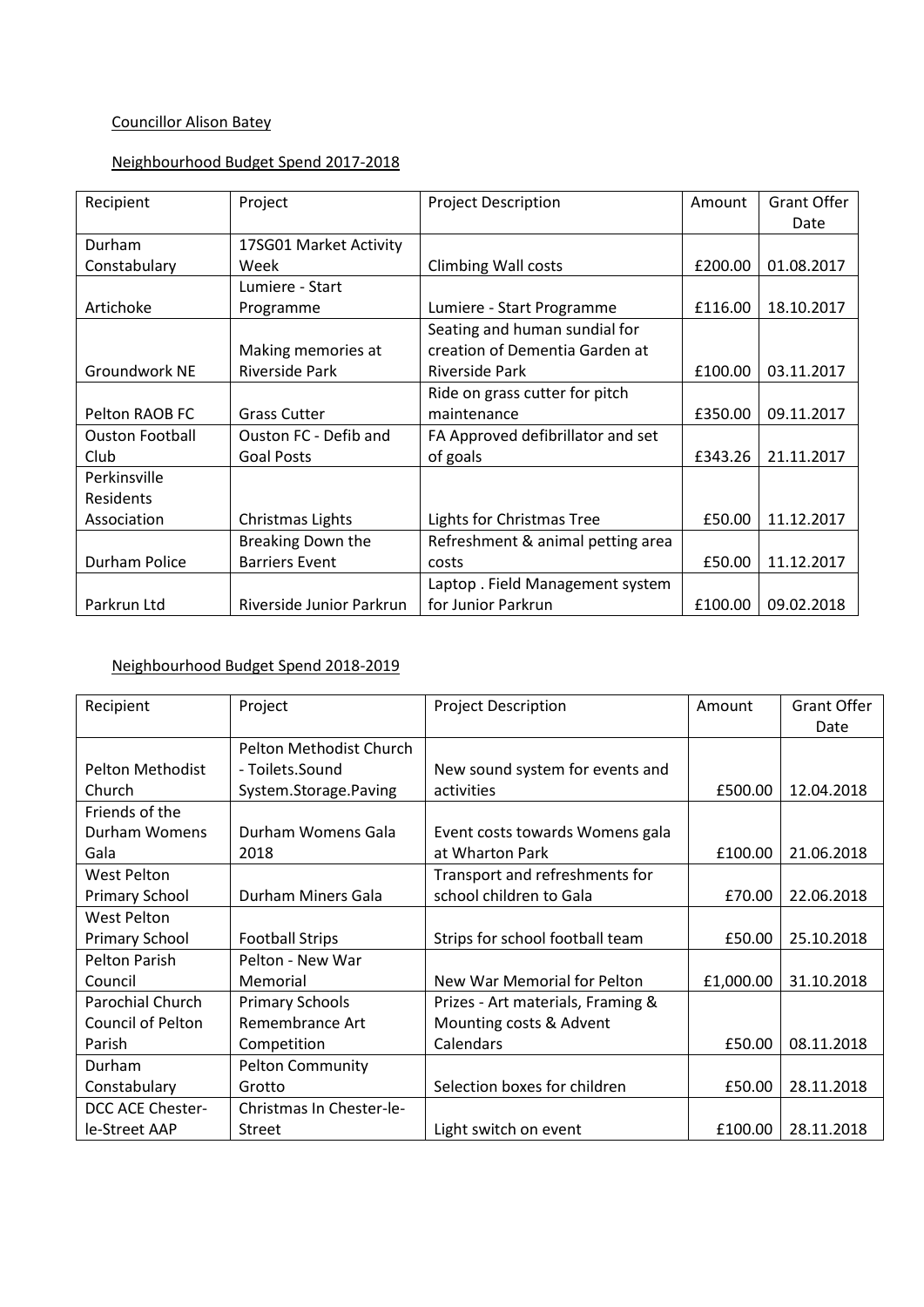| Grange Villa               |                              |                                   |           |            |
|----------------------------|------------------------------|-----------------------------------|-----------|------------|
| Community                  |                              |                                   |           |            |
| Enterprise                 | <b>Christmas Projects</b>    | Christmas meal & selection boxes  | £50.00    | 13.12.2018 |
| Rotary Club of             | War's End                    | Refreshments and printing of      |           |            |
| Chester le Street          | <b>Commemoration Event</b>   | prgrammes for event               | £50.00    | 18.12.2018 |
| Culture for Kids CIC       | <b>Culture Crusaders</b>     | Art materials for Exhibition      | £100.00   | 13.02.2019 |
| Durham Light               |                              |                                   |           |            |
| Infantry                   |                              |                                   |           |            |
| <b>Association Chester</b> | Veterans Reunion at          |                                   |           |            |
| le Street Group            | Shrewsbury                   | Transport costs                   | £50.00    | 26.03.2019 |
| <b>DCC</b>                 | Speed bumps - Bradley        |                                   |           |            |
| Neighbourhoods             | Close                        | 5 Speed bumps in Bradley Close    | £2,125.00 | 11.06.2019 |
| Pelton Parish              |                              |                                   |           |            |
| Council                    | Thorton Lea Pocket Park      | New play Equipment                | £1,000.00 | 18.06.2019 |
| <b>Ouston Parish</b>       |                              | Install memorial stone for Ouston |           |            |
| Council                    | <b>Ouston Memorial Stone</b> | Village                           | £500.00   | 19.07.2019 |

# Neighbourhood Budget Spend 2019-2020

|                         |                              |                                          |          | <b>Grant Offer</b> |
|-------------------------|------------------------------|------------------------------------------|----------|--------------------|
| Recipient               | Project                      | <b>Project Description</b>               | Amount   | Date               |
| St Mary's & St          | Floodlights for St Mary's    |                                          |          |                    |
| <b>Cuthberts Church</b> | & St Cuthbert's Church       | Energy costs                             | £100.00  | 17.04.2019         |
| DCC Durham &            |                              |                                          |          |                    |
| Chester le Street       |                              | Inter schools Athletics competition      |          |                    |
| <b>SSP</b>              | Durham Dash 2019             | at Beamish                               | 500.00   | 29.05.2019         |
| <b>West Pelton</b>      |                              |                                          |          |                    |
| Primary                 | <b>Miners Gala</b>           | <b>Transport costs</b>                   | £50.00   | 09.07.2019         |
| <b>Ouston Community</b> |                              |                                          |          |                    |
| Centre                  | Can You Hear Us              | Microphone.sound sytem                   | 50.00    | 04.10.2019         |
| Perkinsville            |                              |                                          |          |                    |
| Residents'              |                              |                                          |          |                    |
| Association             | Field of Hope Sign           | Sign                                     | 110.00   | 07.11.2019         |
| <b>Cestrian Flower</b>  |                              | Running costs for meetings and           |          |                    |
| Club                    | 50th Anniversary Events      | events                                   | 100.00   | 29.11.2019         |
| Durham Police           | Christmas Grotto             | Selection boxes                          | 100.00   | 13.12.2019         |
|                         |                              | <b>Community Engagement activities</b>   |          |                    |
| Durham                  | <b>Market Activity Week</b>  | aimed at building relationships          |          |                    |
| Constabulary            | 2019                         | with agencies in Chester-le-Street       | £200.00  | 09.07.2019         |
|                         |                              | Craft materials, face painter, glitter   |          |                    |
|                         |                              | artist, inflatable hire, popcorn &       |          |                    |
| Culture for Kids CIC    | <b>Festival Ready</b>        | candyfloss vendor, DJ, gazebos           | £270.00  | 08.08.2019         |
|                         | <b>Equipment and cabling</b> |                                          |          |                    |
| Internet                | for internet                 |                                          |          |                    |
| Improvements-           | improvements and             |                                          |          |                    |
| <b>Pelton Community</b> | running repairs to           |                                          |          |                    |
| Centre                  | laptops                      | <b>Pelton Community Centre</b>           | £1439.08 | 24.01.2020         |
| <b>Operation Spruce</b> | Plants and plant food for    |                                          |          |                    |
| Up                      | tubs                         | <b>Grange Villa Community Enterprise</b> | £83.00   | 06.02.2020         |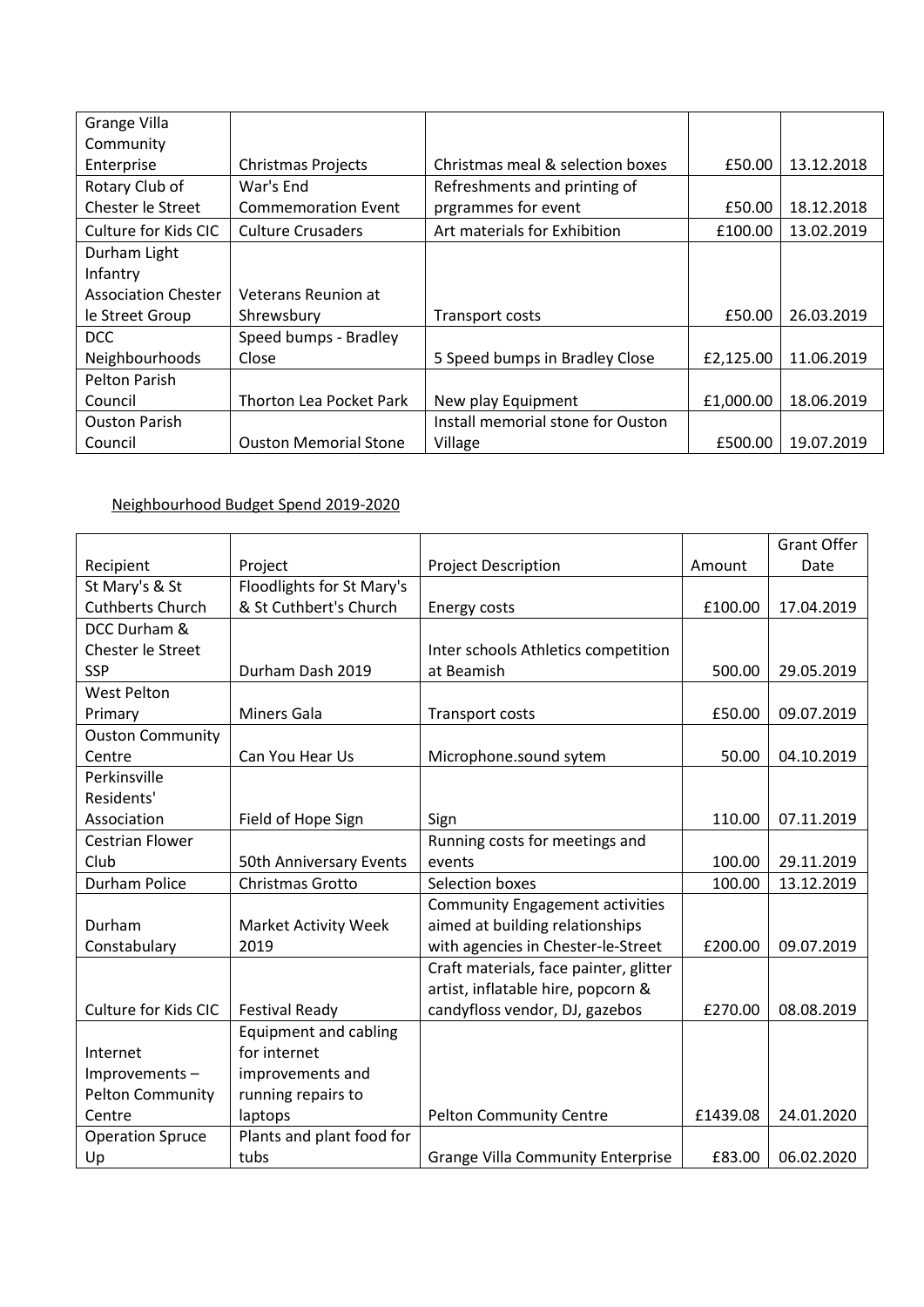|                    | Two sets of replacement |                                |         |            |
|--------------------|-------------------------|--------------------------------|---------|------------|
| Defibrillator Pads | pads                    | <b>Ouston Community Centre</b> | £125.00 | 06.02.2020 |
| Installation of    |                         |                                |         |            |
| boom gate at The   | boom gate and birds     |                                |         |            |
| Wynd               | mouth fencing           | DCC - Clean & Green            | £499.50 | 18.02.2020 |
| <b>GOALS</b>       | Short film production   | Jack Drum Arts                 | £375.00 | 16.03.2020 |

## Neighbourhood Budget Spend 2020-2021

|                         |                           |                                     |           | <b>Grant Offer</b> |
|-------------------------|---------------------------|-------------------------------------|-----------|--------------------|
| Recipient               | Project                   | <b>Project Description</b>          | Amount    | Date               |
|                         | Providing PPE for the     | Laser Cutter and laptop for making  |           |                    |
| Park View Academy       | <b>Key Workers</b>        | PPE masks                           | £2,924.06 | 29.04.2020         |
| Grange Villa            |                           |                                     |           |                    |
| Community               |                           | Twice weekly meals for 60           |           |                    |
| Enterprise              | <b>GRANGE VILLA FILLA</b> | vunerable residents                 | £900.00   | 19.05.2020         |
|                         | Summer Holiday Camp       |                                     |           |                    |
| Park View               | (Covid) Chester le Street |                                     |           |                    |
| <b>Community Centre</b> | United                    | T shirts and equipment              | £250.00   | 22.07.2020         |
| <b>Ouston Community</b> |                           |                                     |           |                    |
| Association             | Cooking on Gas            | New cooker                          | £333.00   | 04.08.2020         |
|                         | Stay Apart Stay Safe Stay | Staff costs to provide meals during |           |                    |
| Neuroactiveuk           | Full                      | lockdown                            | £872.00   | 18.11.2020         |
|                         | Stay Apart Stay Safe Stay |                                     | £         |                    |
| <b>NEUROACTIVEUK</b>    | Full                      | Hot meal delivery service           | 2,437.52  | 23/02/2021         |
|                         | Play Space                |                                     |           |                    |
| <b>DCC</b>              | Refurbishment Pelton      | Refurbishment of 3 play parks in    | £         |                    |
| Neighbourhoods          | Ward (Three Sites)        | Pelton                              | 3,000.00  | 23/03/2021         |
| <b>DCC</b>              | Station Lane, Pelton -    | 14 sets of x3 speed cushions,       | £         |                    |
| Neighbourhoods          | <b>Traffic Calming</b>    | warning signs and TRO               | 10,000.00 | 23/03/2021         |

## Neighbourhood Budget Spend 2021 - 2022

|                         |                           |                                  |           | <b>Grant Offer</b> |
|-------------------------|---------------------------|----------------------------------|-----------|--------------------|
| Recipient               | Project                   | <b>Project Description</b>       | Amount    | Date               |
| <b>Grange Villa</b>     |                           | Installation of new blinds and   |           |                    |
| Community               | Installation of new       | decoration at Grange Villa       | £         |                    |
| Enterprise              | blinds and decoration     | <b>Community Enterprise</b>      | 810.00    | 12/05/2021         |
| <b>Ouston Community</b> | Refurbishment of Men's    |                                  |           |                    |
| <b>Association Ltd</b>  | Bathroom                  | Refurbishment of Mens Bathroom   | 1,560.00  | 12/05/2021         |
|                         | Perkinsville Rec - Boom   |                                  |           |                    |
| <b>DCC</b>              | Gate, Plainings, Car Park | Boom Gate, Plainings, Car Park & | £         |                    |
| Neighbourhoods          | & Seating                 | Seating                          | 1,937.56  | 12/05/2021         |
| <b>DCC</b>              |                           |                                  |           |                    |
| Neighbourhoods          | <b>BMX Track -</b>        |                                  | £         |                    |
|                         | Urpeth/Ouston             | Creation of pump track           | 11,000.00 | 12/05/2021         |